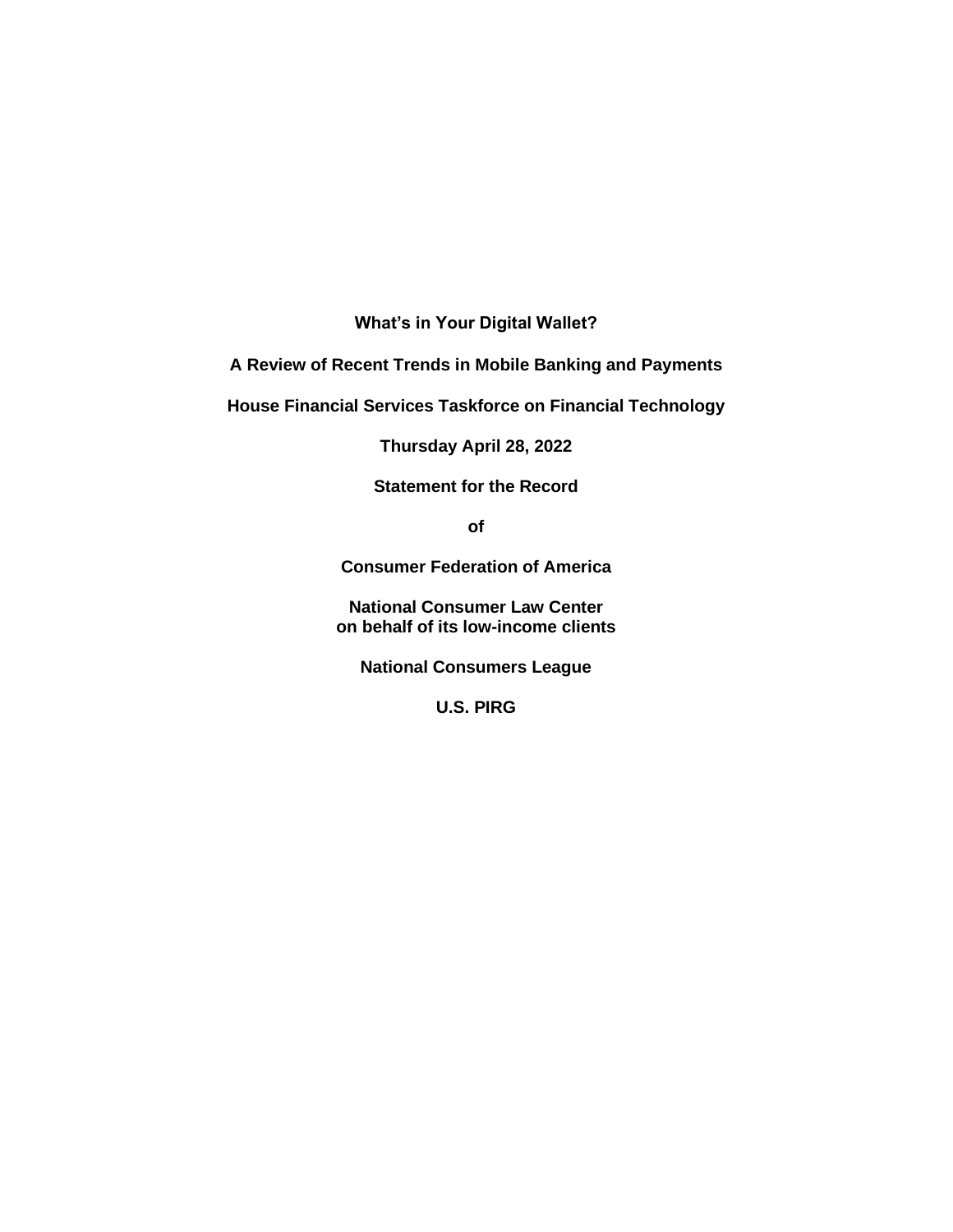Chairman Lynch, Ranking Member Davidson, and Members of the Taskforce:

Consumer Federation of America, the National Consumer Law Center, on behalf of its low-income clients, the National Consumers League and U.S. PIRG submit the following statement for the record in connection with the Taskforce's hearing on What's in Your Digital Wallet? A Review of Recent Trends in Mobile Banking and Payments. 1

This statement focuses on digital wallets such as PayPal's Friends & Family and Venmo services and Block's Cash App, and similar person-to-person (P2P) services like Zelle, which is used between bank accounts. We draw attention to two concerns about these services.

**First, there is a profound need for more consumer protection against fraud and errors in payments made through digital wallets and other peer-to-peer (P2P) services**. Payment services and financial institutions must take more responsibility to protect consumers from the fraud committed on their platforms and the scammers they allow to open accounts where they can receive stolen funds.

We support the discussion draft of the Protecting Consumers From Payment Scams Act, which would address many gaps and ambiguities in the Electronic Fund Transfer Act that leave consumers unprotected.

**Second, all deposit accounts should be required to carry deposit insurance to ensure that funds are safe.** Yet today, digital wallets offered by nonbank entities hold billions in consumers' funds on their own books without insurance. PayPal alone holds nearly \$40 billion in uninsured funds and Block's Cash App holds about \$4 billion. Congress or the Department of Justice should take action to require those and other deposit accounts that hold consumer funds to carry deposit insurance.

This statement will not address the privacy issues posed by digital wallets, but we agree with others that any data collected through payment systems should be used only with consumer permission and in ways that they would expect. And we repeat our call for the Consumer Financial Protection Bureau (CFPB) or Congress to make clear the application of existing federal data governance laws, including the Gramm-Leach-Bliley Act (GLBA) and the Fair Credit Reporting Act (FCRA), to P2P services**.** 2

#### **I. Consumers should be protected from fraud in the inducement in P2P services connected to both digital wallets and bank accounts.**

# **A. Fraud is a growing problem in P2P services**

As consumer, small business, civil rights, community, and legal service groups described at greater length in comments submitted last year to the Federal Reserve Board and the Consumer Financial Protection Bureau, the existing P2P payment systems of large technology companies and financial institutions simply are not safe for consumers to use.<sup>3</sup>

<sup>1</sup> These comments were written by Lauren Saunders and Carla Sanchez-Adams at the National Consumer Law Center.

<sup>2</sup> *See* Comments of 65 Consumer, Civil Rights, Faith, Legal Services and Community Groups to CFPB on Big Tech Payment Platforms at 4-5, Docket No. CFPB-2021-0017 (Dec. 21, 2021), [https://bit.ly/CFPB-](https://bit.ly/CFPB-BTPS-comment)[BTPS-comment](https://bit.ly/CFPB-BTPS-comment) ("CFPB Big Tech Payment Platform Comments").

<sup>3</sup> *Id.*; Comments of 43 consumer, small business, civil rights, community and legal service groups to Federal Reserve Board Re: Collection of Checks and Other Items by Federal Reserve Banks and Funds Transfers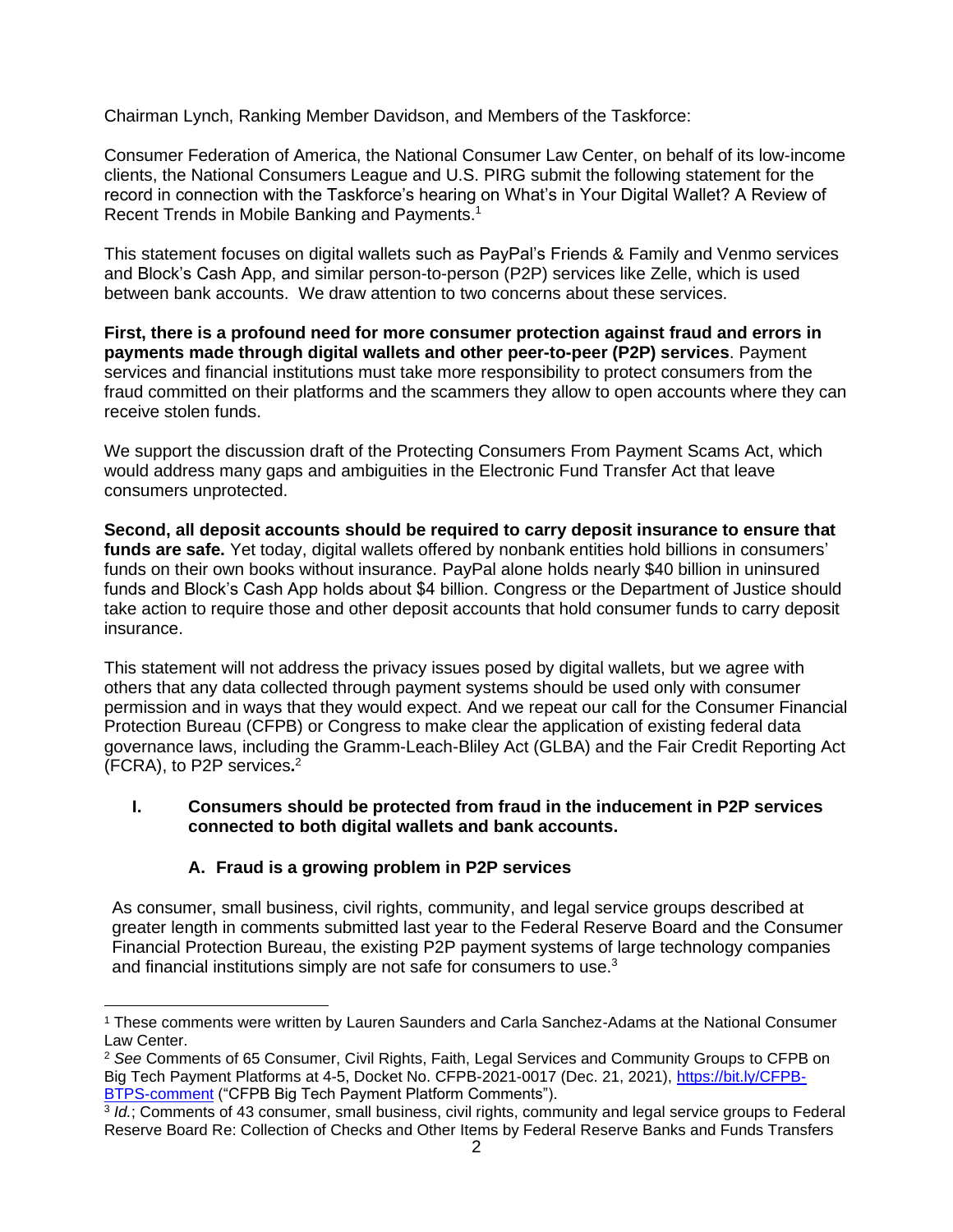The Federal Trade Commission (FTC) received nearly 2.8 million fraud complaints in 2021, totaling nearly \$6 billion in reported losses.<sup>4</sup> Yet that number that vastly understates total fraud losses, as many frauds go unreported.

The top payment method used by scammers to obtain funds, in terms of dollars lost, is now "bank transfer or payment." <sup>5</sup> Reported losses in that category in 2021 more than doubled from the previous year.<sup>6</sup> Losses from scams paid through "payment app or service" also increased by nearly 50% over 2020.<sup>7</sup> The CFPB has also seen high growth in complaints about fraud in digital wallets.<sup>8</sup>

Scams can have a particularly harsh impact on low-income families and communities of color. Scams often take the last dollar from those least able to afford it, and often target older adults, immigrants, and other communities of color.<sup>9</sup> These communities, already denied or stripped of wealth through discrimination over the centuries to the present day, can least afford to lose money to scams and errors. P2P payment systems, if properly designed, can provide broad benefits to consumers. But those benefits will only be realized if the systems are safe to use.

Fraud losses are directly linked to the rapid growth of P2P services, which are used by tens millions of people, allow payments to be sent at very low or no cost between consumers or from consumers to businesses.<sup>10</sup> An astounding 79% of Americans use mobile payment apps.<sup>11</sup> But as the usage has climbed in recent years, so have the complaints.

Approximately one quarter of the payment app complaints to the CFPB in 2020 related to scams, with about the same number tied to unauthorized transactions or other transaction problems. These problems are escalating because the current payment app systems impose no requirements on the system operators to protect consumers against fraud and common errors. Given what we know about how scammers target opportunities with the least resistance, it stands to reason that fraud and errors will continue to plague P2p systems if financial institutions

Through Fedwire, Docket No. R-1750; RIN 7100-AG16 (Sept. 9, 2021),

<https://bit.ly/FedNowCoalitionComments> ("FedNow Comments").

 $5$  FTC, Fraud Reports by Payment Method,

7 *Id.*

<sup>8</sup> U.S. PIRG Educ. Fund, Virtual Wallets, Real Complaints 2 (June 2021), *available at* [https://uspirg.org/sites/pirg/files/reports/VirtualWallets/Virtualwallets\\_USP\\_V3.pdf.](https://uspirg.org/sites/pirg/files/reports/VirtualWallets/Virtualwallets_USP_V3.pdf)

<sup>4</sup> [https://www.ftc.gov/news-events/news/press-releases/2022/02/new-data-shows-ftc-received-28-million](https://www.ftc.gov/news-events/news/press-releases/2022/02/new-data-shows-ftc-received-28-million-fraud-reports-consumers-2021-0)[fraud-reports-consumers-2021-0.](https://www.ftc.gov/news-events/news/press-releases/2022/02/new-data-shows-ftc-received-28-million-fraud-reports-consumers-2021-0)

[https://public.tableau.com/app/profile/federal.trade.commission/viz/FraudReports/LossesContactMethods.](https://public.tableau.com/app/profile/federal.trade.commission/viz/FraudReports/LossesContactMethods) 6 *Id.* In 2021, \$756.5 million in losses from bank transfer or payment were reported, compared with \$321.3 million in 2020. However, only 16% of reported losses disclosed the payment method, so those numbers vastly understate total losses.

 $9$  Anthony Hill, ABC Action News, "In-depth: Top scams that are targeted against the Black community; how to avoid falling victim; 41% of African Americans say they were targeted by a scam" (Aug. 12, 2021); [https://www.abcactionnews.com/news/in-depth/in-depth-top-scams-that-are-targeted-against-the-black](https://www.abcactionnews.com/news/in-depth/in-depth-top-scams-that-are-targeted-against-the-black-community-how-to-avoid-falling-victim)[community-how-to-avoid-falling-victim;](https://www.abcactionnews.com/news/in-depth/in-depth-top-scams-that-are-targeted-against-the-black-community-how-to-avoid-falling-victim) Josh McCormack, Salud America, "Scammers Target Latinos, Blacks More Than Other Groups" (Aug. 31, 2021), [https://salud-america.org/scammers-target-latinos](https://salud-america.org/scammers-target-latinos-blacks-more-than-other-groups/)[blacks-more-than-other-groups/;](https://salud-america.org/scammers-target-latinos-blacks-more-than-other-groups/) Matthew Petrie, AARP, Consumer Fraud in America: The Latino Experience (Aug. 2021), [https://www.aarp.org/research/topics/economics/info-2021/scam-experiences](https://www.aarp.org/research/topics/economics/info-2021/scam-experiences-hispanic-latino.html)[hispanic-latino.html.](https://www.aarp.org/research/topics/economics/info-2021/scam-experiences-hispanic-latino.html)

<sup>10</sup> Alexander Kunst, Statista Global Consumer Survey (Nov. 19, 2020), *available at* [https://www.statista.com/forecasts/997123/peer-to-peer-payments-in-the-us.](https://www.statista.com/forecasts/997123/peer-to-peer-payments-in-the-us)

<sup>11</sup> U.S. PIRG Educ. Fund, Virtual Wallets, Real Complaints 2 (June 2021), *available at* [https://uspirg.org/sites/pirg/files/reports/VirtualWallets/Virtualwallets\\_USP\\_V3.pdf.](https://uspirg.org/sites/pirg/files/reports/VirtualWallets/Virtualwallets_USP_V3.pdf)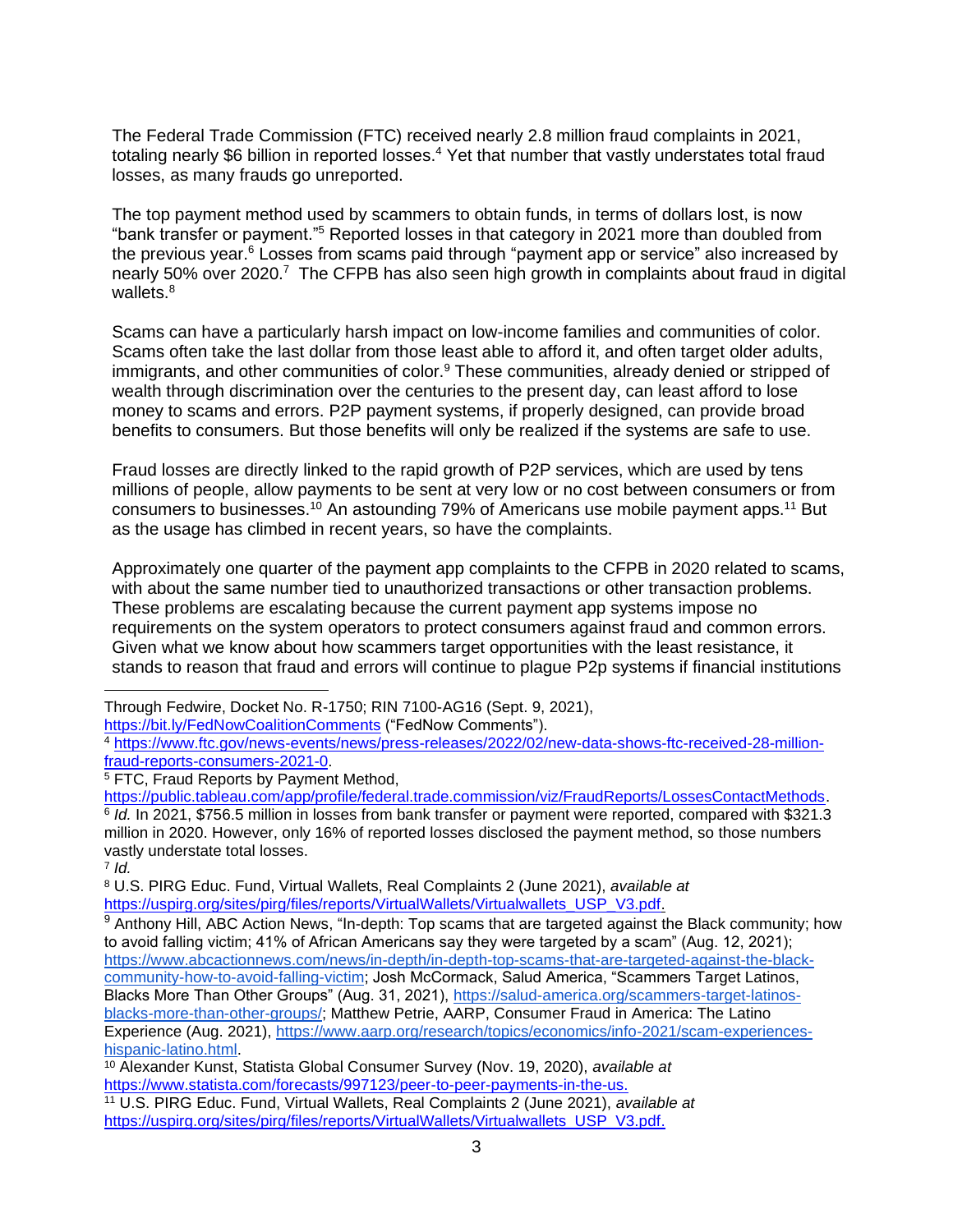are allowed to operate under the assumption that they are not liable for fraud in the inducement or sender errors.

The news media has reported many of the scams that were enabled by the P2P systems. Generally, these scams would not have been possible without the payment apps.

- Luke Krafka, a professional musician in Long Island, lost almost \$1,000 dollars through Zelle when a fake client "hired" him to play at a wedding. The man sent him a large check and asked him to pay part of the money back through Zelle. The check bounced after Krafka had already sent the money. His bank refused to refund his payment.<sup>12</sup>
- Mary Jones of Kansas City paid \$1,700 through Venmo in "rent" to a man who claimed to own the house she wanted to move into. He even gave them access to tour the house before she signed the lease. After she saw a For Lease sign in the front yard, she called the rental company and discovered that she had paid a scammer. She filed a police report but has not been able to retrieve her money.<sup>13</sup>

Scammers have extraordinary creativity. They are constantly developing creative ways to steal people's money. The Federal Communication Commission's website includes a Scam Glossary detailing dozens of different ways individuals and small businesses have lost money to scams.<sup>14</sup> The FTC specifically identified P2P apps as a primary means for executing these scams.<sup>15</sup> Clearly, the warnings provided by the payment apps themselves to beware of scams are not adequate to protect consumers from the losses.

These P2P scams are likely to skyrocket even more after the FedNow service – which, like Zelle, will operate between banks, but may have an even broader reach – launches. Unfortunately, the currently proposed rules leave consumers exposed to fraud and errors with little recourse.<sup>16</sup>

### **B. Payment services and financial institutions have an obligation to take more responsibility when they enable scammers to receive funds**

Payment system providers can do far more to protect consumers, and ultimately the systems themselves will benefit if consumers have greater protection and confidence when making personto person (P2P) payments.

The providers of these P2P systems make decisions about what safety features to install, when to protect consumers, and how to monitor and react to red flags of potentially fraudulent payments received by their customers. Unfortunately, these companies have made the decision to prioritize speed, convenience, and ubiquity at the expense of safety. They must instead take responsibility

<sup>12</sup> *See* CBS This Morning, *Complaints against mobile payment apps like Zelle, Venmo surge 300% as consumers fall victim to more money scams*, CBS News (June 23, 2021), *available at* https://www.cbsnews.com/news/venmo-payal-zelle-cashapp-scams-mobile-payment-apps/.

<sup>13</sup> Tia Johnson, *Kansas City woman warns others after losing nearly \$2,000 in rental home scam*, Fox4 (May 3, 2021), *available at* https://fox4kc.com/news/kansas-city-woman-warns-others-after-losing-nearly-2000-in-rental-home-scam/.

<sup>14</sup> Federal Commc'ns Comm'n, Scam Glossary, *available at* https://www.fcc.gov/scam-glossary. <sup>15</sup> Federal Commc'ns Comm'n, As More Consumers Adopt Payment Apps, Scammers Follow (updated Feb. 25, 2021), *available at* https://www.fcc.gov/more-consumers-adopt-payment-apps-scammers-follow.

<sup>16</sup> *See* Comments of National Community Reinvestment Council, National Consumer Law Center, National Consumers League re: Collection of Checks and Other Items by Federal Reserve Banks and Funds Transfers Through Fedwire, Docket No. R-1750, RIN 7100-AG16 (Sept. 9, 2021), [https://bit.ly/FedNowNCLC-NCRC-NCL.](https://bit.ly/FedNowNCLC-NCRC-NCL)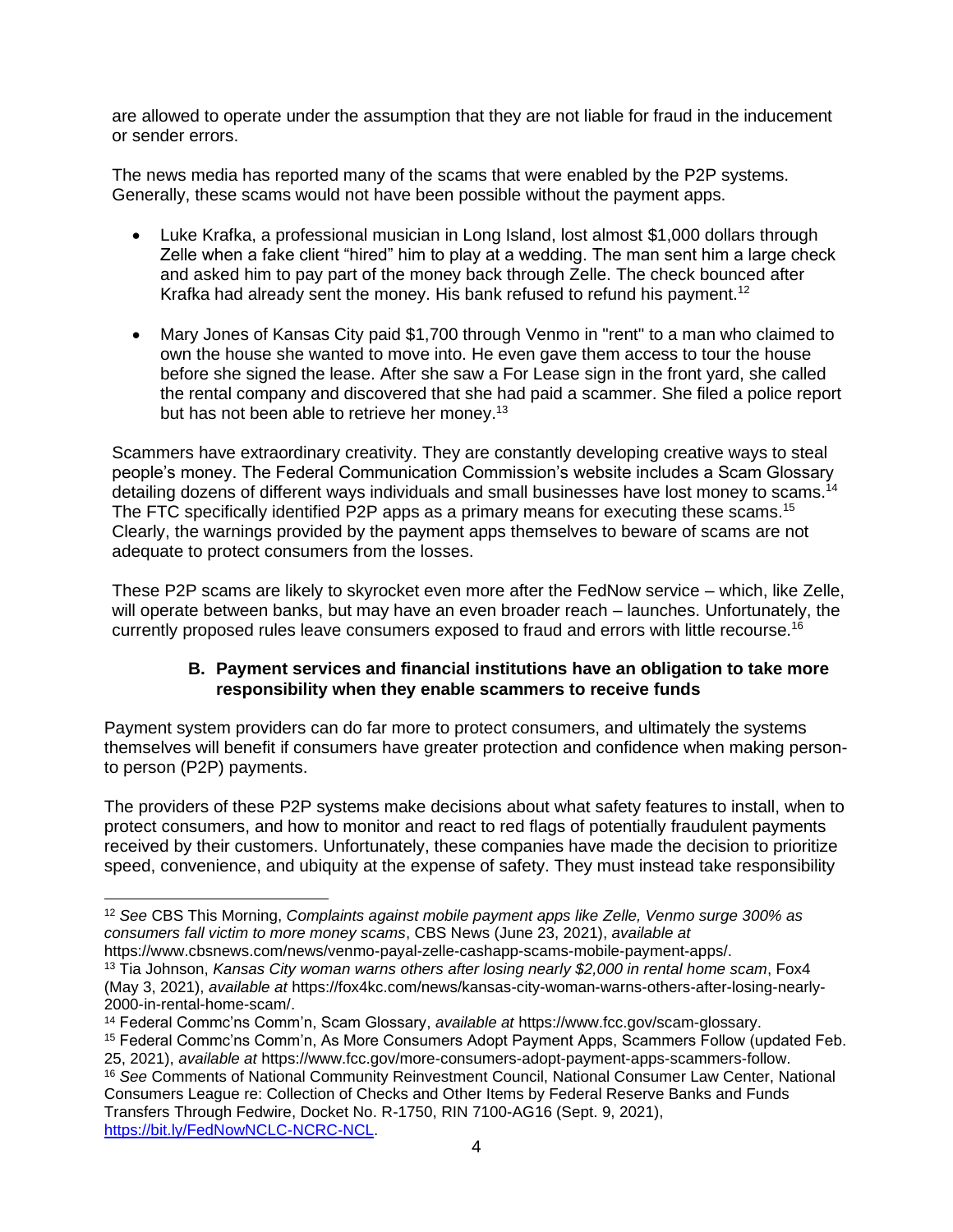for their choices and protect consumers when the systems they design and implement result in predictable errors or fraud.

Protecting consumers from errors and fraud will create greater incentives for payment system providers to prevent those problems in the first place, benefiting everyone. Getting those incentives right is critical, as companies that are incentivized to prevent fraud and errors will use constantly improving technology and innovations to spot potential scams and errors, aggregate reports of fraud, and freeze accounts that are being used to receive fraudulent funds before the funds are gone and before more consumers can be defrauded.

In today's world of fintech and innovation, it is ironic that the payment system providers' primary response to fraud and errors in P2P systems is to use old-fashioned disclosures and warnings to consumers to "be careful" and not to send payments to people they do not know -- even while promoting their systems for broad use. Scammers prey on consumers' trust, and warnings are far less effective than the sophisticated systems that payment providers can design.

It is especially important to flag the responsibilities of the institution that holds the account that receives a fraudulent payment. Institutions already have the duty to know their customer and to monitor accounts to prevent illegal activity. When they fail in those responsibilities and allow a customer to use an account that enables a scam, it is appropriate for that institution to bear the costs if the funds cannot be recouped.

If fraud and error rates are low in the aggregate, the system can bear those costs and spread them. If rates are high, then the systems clearly have fundamental problems that must be addressed. But even a single instance of fraud or mistake can be devastating to a consumer. The equities strongly favor protecting consumers with the same type of strong protection they have in the credit card market.

### **C. Current interpretations of the EFTA do not protect consumers from payment scams**

In its current form and as interpreted and implemented by financial institutions, Regulation Ethe regulation that implements the Electronic Fund Transfer Act (EFTA)--does not provide adequate protections to consumers in P2P push-payment systems like those used through digital wallets or through bank account services like Zelle. If the consumer initiated the transfer, financial institutions are likely to dispute their liability and may even refuse to help.

The EFTA was enacted 43 years ago and does not directly address many of the most important issues in the current consumer payment ecosystem. The statute was initially adopted at a time when consumers were conducting business with their own financial institutions and were using payment systems that did not lead to the same types of problems that plague today's P2P systems.

Regulation E gives consumers protection from unauthorized transfers, but the definition of "unauthorized transfer" is a transfer from a consumer's account "initiated by a person *other than the consumer* without actual authority to initiate the transfer and from which the consumer receives no benefit."<sup>17</sup> Thus, Regulation E's protection against unauthorized transfers will likely not apply when the consumer is fraudulently induced to make a payment, even if the consumer's authorization was obtained through fraud.

<sup>17</sup> 12 C.F.R. § 1005.2(m) (emphasis added).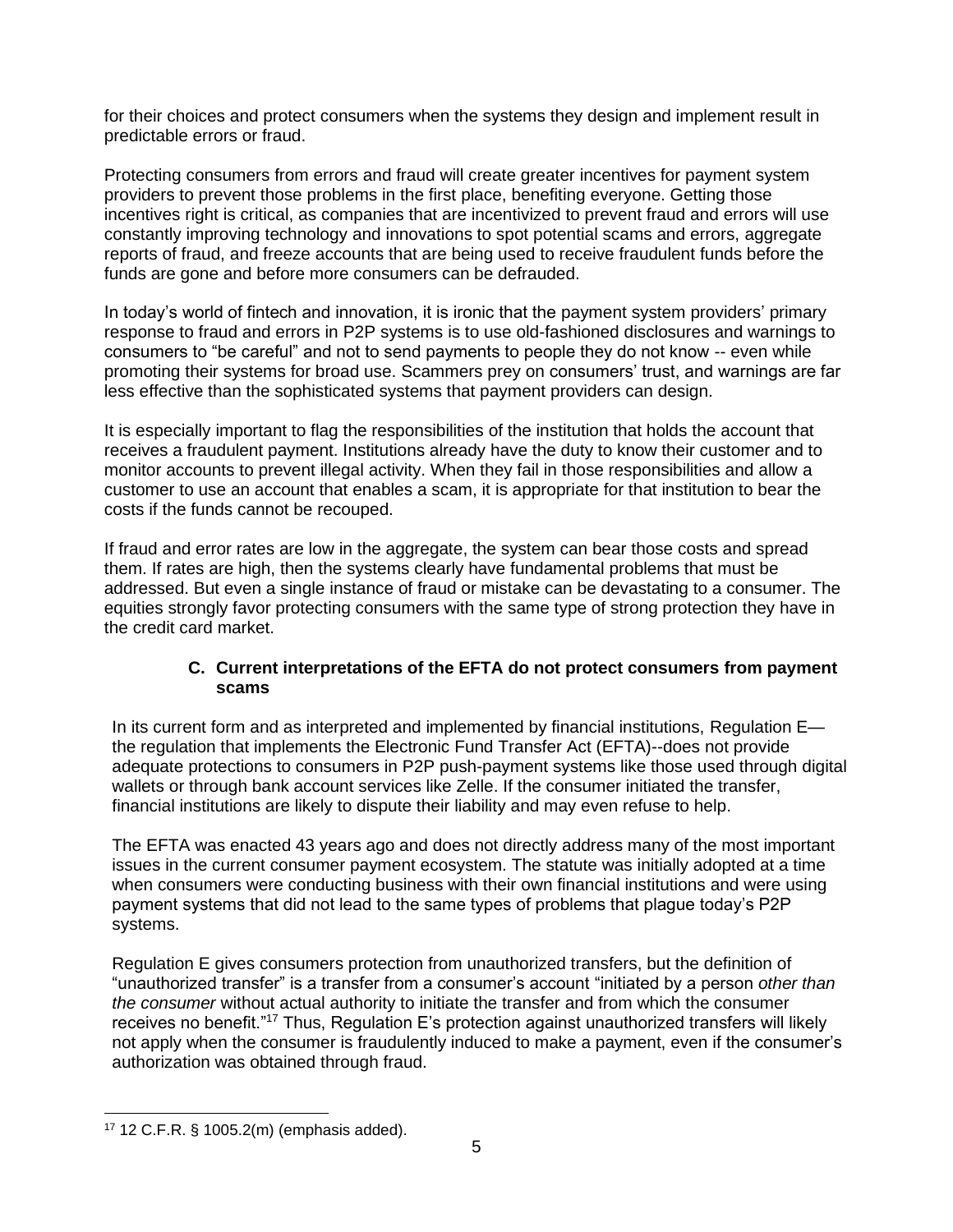There is little difference between these two scenarios:

- *Scenario A: Laurie receives a call from a person claiming to be with the IRS. The caller threatens to arrest her if she does not make a payment. Laurie gives the caller her bank account number and routing number, and the caller uses that information to initiate a preauthorized ACH debit against her account.*
- *Scenario B: Laurie receives a call from a person claiming to be with the IRS. The caller threatens to arrest her if she does not make a payment. Laurie takes out her smartphone and sends a P2P payment to the number or email given by the caller.*

The only difference between these two scenarios is that in the second Laurie was the person that took the first step in the payment system to initiate the payment. That difference does not make the scammer any more entitled to the money **or make the scammer's bank any less responsible for banking a scammer**. Yet in the first scenario, Regulation E protects Laurie, and she could contest the debit as unauthorized, whereas in the second, financial institutions take the position that she is unprotected because she initiated the payment.

Indeed, the first scenario is unlikely, because scammers like the fake IRS caller would likely not use the ACH system. The ACH system vets and monitors who is allowed to initiate ACH payments, and the liability of a bank that initiates and receives fraudulent debit payments under both Regulation E and NACHA rules leads to stronger controls that are more likely to keep the scammer from having an account or having access to the ACH system.

But with digital wallets and online bank account opening and identity theft, it is easier for scammers to obtain accounts – potentially using stolen identities – that they can use to receive payments (directly or through money mules). Yet the receiving bank has no liability for enabling the scammer to receive the payment, giving the bank less incentive to prevent the scammer from having an account, to put a hold on access to suspicious payments, or to shut down the account quickly.

## **D. Lessons from the United Kingdom show how everyone benefits when consumers are protected from fraud – but protection must be required, not voluntary**

# **1. The UK Contingent Reimbursement Model Code**

The United Kingdom was early to launch real time payments, and payment fraud immediately followed. The UK has been formally considering how to tackle the problem of P2P fraud since 2016, when the consumers association "Which?"<sup>18</sup> submitted a "super-complaint"<sup>19</sup> to the United Kingdom's Payments Systems Regulator  $(PSR)<sup>20</sup>$  The complaint identified the problem of

<sup>&</sup>lt;sup>18</sup> The Treasury has the power to designate certain bodies as super-complainants to the Payment Systems Regulator, and Which? is one of these groups. [https://www.gov.uk/government/publications/super](https://www.gov.uk/government/publications/super-complainants-for-the-payment-systems-regulator)[complainants-for-the-payment-systems-regulator.](https://www.gov.uk/government/publications/super-complainants-for-the-payment-systems-regulator)

 $19$  A super-complaint may be made by a designated consumer body where the body considers features of a market in the United Kingdom for payment systems that are or which may be significantly damaging to the interests of consumers. [https://www.gov.uk/government/publications/super-complainants-for-the-payment](https://www.gov.uk/government/publications/super-complainants-for-the-payment-systems-regulator)[systems-regulator.](https://www.gov.uk/government/publications/super-complainants-for-the-payment-systems-regulator)

<sup>&</sup>lt;sup>20</sup> As part of the Financial Services (Banking Reform) Act of 2013, the Payment Systems Regulator (PSR) was established to promote competition, innovation, and responsiveness of payment systems and to receive and respond to super-complaints. [https://www.gov.uk/government/publications/super-complainants](https://www.gov.uk/government/publications/super-complainants-for-the-payment-systems-regulator)[for-the-payment-systems-regulator.](https://www.gov.uk/government/publications/super-complainants-for-the-payment-systems-regulator)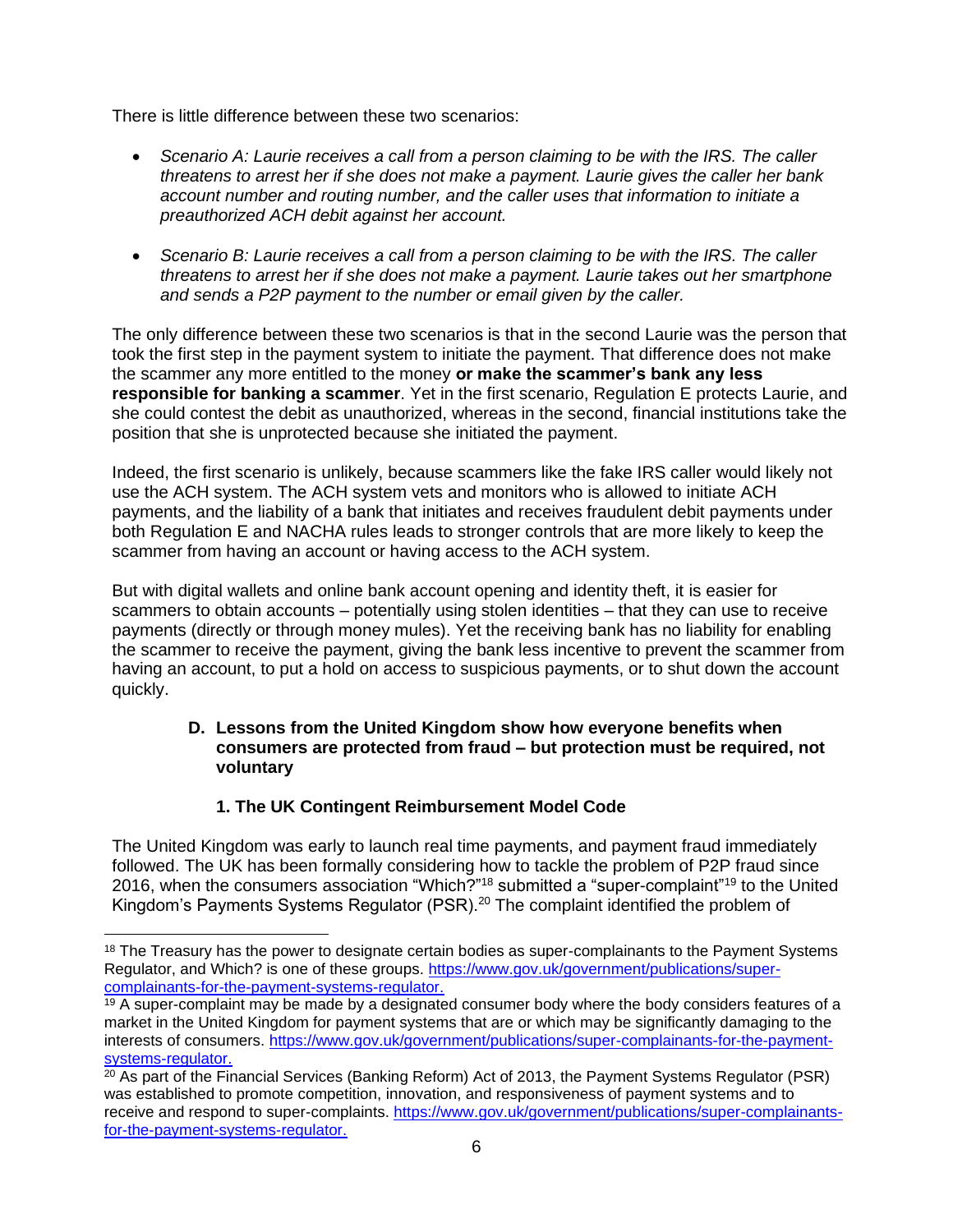authorized push payment fraud (APP fraud), which happens when scammers deceive consumers or individuals at a business to send them payment under false pretenses to an account controlled by the scammer. Which? also identified the lack of consumer protection for victims of APP fraud.

As a result, a steering group was formed, comprised of regulators, consumer advocates, financial services providers and industry representatives.<sup>21</sup> The result was the creation of an industry code called the Contingent Reimbursement Model (CRM) Code, launched in 2019, which requires signatories to reimburse consumers who are the victims of APP fraud under certain circumstances.<sup>22</sup> The CRM Code is voluntary and exists to help financial institutions in the UK "detect, prevent and respond to APP scams."<sup>23</sup>

The voluntary decision of the leading UK payment industry players to develop a system to reimburse fraud victims shows the consensus that protecting consumers benefits industry players and the payment systems as a whole, not merely consumers. But the uneven implementation of the system – and growing calls to make it mandatory – also show the limits of voluntary measures.

The CRM Code "sets out consumer protection standards to reduce APP scams, which occur when customers are tricked into authorizing a payment to an account they believe belongs to a legitimate payee."<sup>24</sup> UK banks and building societies (akin to credit unions in the U.S.) recognize the need to address the rising costs of APP fraud. The Lending Standards Board (LSB), the primary self-regulatory body for the banking and lending industry in the United Kingdom,<sup>25</sup> monitors and updates the CRM Code.

There are currently 18 signatories to the CRM Code:

Bank of Scotland plc **Barclavs Cahoot** Cater Allen Limited Co-op Bank First Direct Halifax **HSBC** Intelligent Finance Lloyds Bank M&S Bank Metro Bank Nationwide Building Society **NatWest** Royal Bank of Scotland plc **Santander** Starling Bank Ulster Bank<sup>26</sup>

<sup>22</sup>*Id.*

<sup>21</sup> [https://www.lendingstandardsboard.org.uk/scams-looking-forward-priorities-and-opportunities](https://www.lendingstandardsboard.org.uk/scams-looking-forward-priorities-and-opportunities-international-perspective-speech/)[international-perspective-speech/.](https://www.lendingstandardsboard.org.uk/scams-looking-forward-priorities-and-opportunities-international-perspective-speech/)

<sup>23</sup> [https://www.lendingstandardsboard.org.uk/scams-looking-forward-priorities-and-opportunities](https://www.lendingstandardsboard.org.uk/scams-looking-forward-priorities-and-opportunities-international-perspective-speech/)[international-perspective-speech/.](https://www.lendingstandardsboard.org.uk/scams-looking-forward-priorities-and-opportunities-international-perspective-speech/)

<sup>24</sup> <https://www.lendingstandardsboard.org.uk/crm-code/> .

<sup>25</sup> <https://www.lendingstandardsboard.org.uk/who-we-are/> .

<sup>26</sup> *See* Which?, "What to do if you're the victim of a bank transfer scam" (updated Mar. 14, 2022),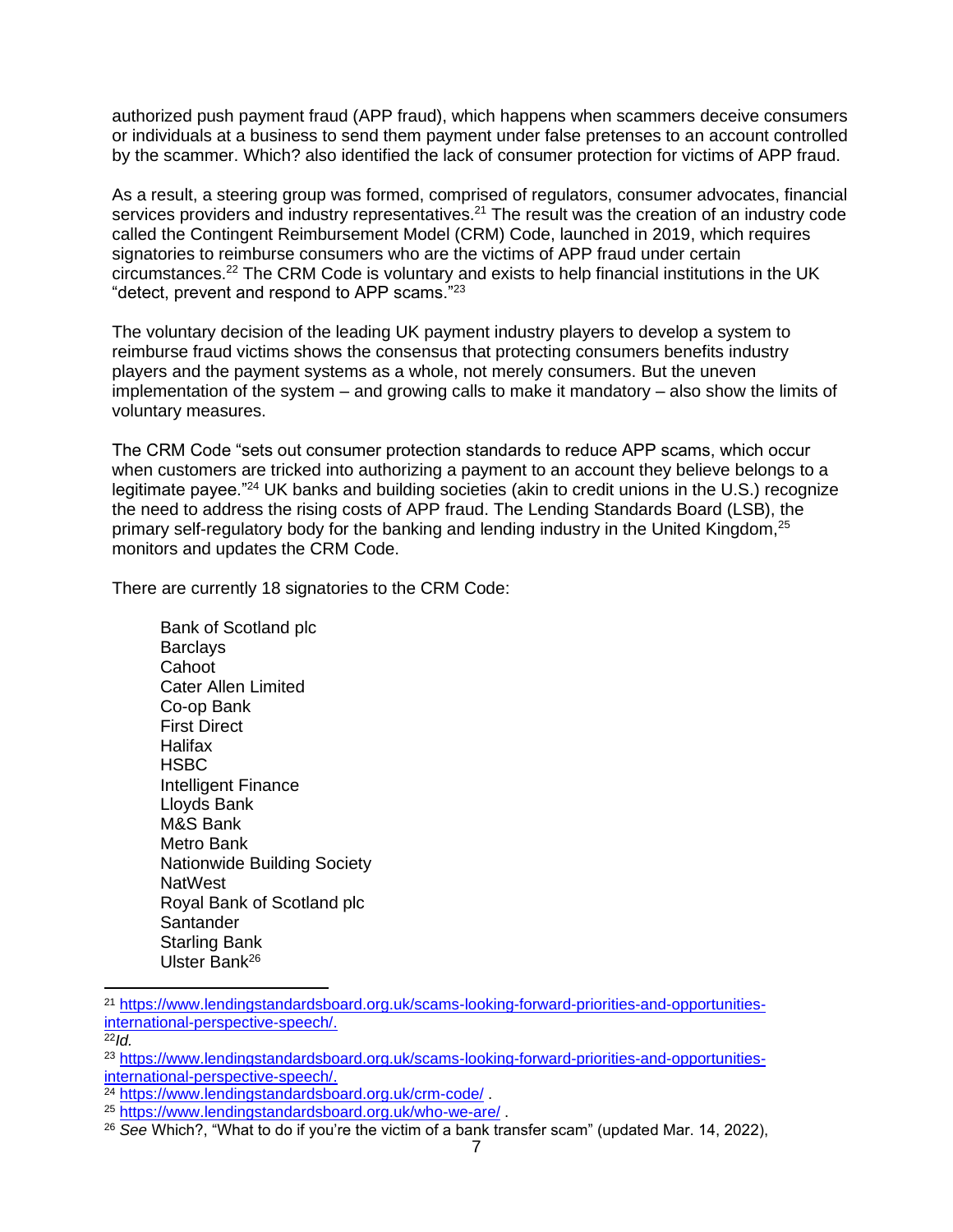Each signatory commits to various measures to prevent APP fraud as outlined in the Code.<sup>27</sup> These measures include setting up systems and processes to implement the requirements of the Code; detect and prevent fraud; train employees who handle disputes and customer service complaints about APP fraud; track data about Code compliance and adjust policies as needed in response to the data; provide warnings to customers about scams and potential fraud; provide Confirmation of Payee services; and timely respond to consumer complaints.<sup>28</sup> As LSB Chief Executive Emma Lovel stated:

"[Signatory banks and other financial services firms] have committed to:

- take steps to educate their customers about APP scams;
- identify higher risk payments and customers who have an increased risk of becoming a victim of a scam;
- provide effective warnings to customers if the bank identifies an APP scam risk;
- take extra steps to protect customers who might be vulnerable to APP scams;
- talk to customers about payments and even delay or stop payments where there are scam concerns;
- act quickly when a scam is reported;
- take steps to stop fraudsters opening bank accounts; and
- *reimburse customers who lose money where they were not to blame for the success of a scam*."<sup>29</sup>

The CRM Code establishes the required timelines for investigating and resolving a claim of APP fraud $30$  as well as the factors to consider in determining whether a consumer should be reimbursed for the amount of the APP fraud.<sup>31</sup> The Code instructs firms to reimburse victims of APP fraud unless the firm can establish that their customer did not have a reasonable basis for believing that the person or organization they are sending money to is legitimate,  $32$  or the victim was grossly negligent<sup>33</sup> or acted dishonestly or obstructively in a material respect.<sup>34</sup>

The Code also provides for division of the costs of reimbursing a defrauded consumer between the consumer, the sending financial institution, and the receiving institution, in light of whether the

[https://www.which.co.uk/consumer-rights/advice/what-to-do-if-you-re-the-victim-of-a-bank-transfer-app](https://www.which.co.uk/consumer-rights/advice/what-to-do-if-you-re-the-victim-of-a-bank-transfer-app-scam-aED6A0l529rc#if-your-bank-is-signed-up-to-the-code)[scam-aED6A0l529rc#if-your-bank-is-signed-up-to-the-code.](https://www.which.co.uk/consumer-rights/advice/what-to-do-if-you-re-the-victim-of-a-bank-transfer-app-scam-aED6A0l529rc#if-your-bank-is-signed-up-to-the-code)

<sup>27</sup> *Id*.

<sup>28</sup> <https://www.lendingstandardsboard.org.uk/wp-content/uploads/2022/03/CRM-Code-LSB-April-2021.pdf> <sup>29</sup> [https://www.lendingstandardsboard.org.uk/scams-looking-forward-priorities-and-opportunities](https://www.lendingstandardsboard.org.uk/scams-looking-forward-priorities-and-opportunities-international-perspective-speech/)[international-perspective-speech/](https://www.lendingstandardsboard.org.uk/scams-looking-forward-priorities-and-opportunities-international-perspective-speech/) (emphasis added).

<sup>30</sup> R3, R4 at p. 16-15, Contingent Reimbursement Model Code for Authorised Push Payment Scams, 20 April 2021 found at [https://www.lendingstandardsboard.org.uk/wp-content/uploads/2022/03/CRM-Code-](https://www.lendingstandardsboard.org.uk/wp-content/uploads/2022/03/CRM-Code-LSB-April-2021.pdf)[LSB-April-2021.pdf](https://www.lendingstandardsboard.org.uk/wp-content/uploads/2022/03/CRM-Code-LSB-April-2021.pdf)

<sup>&</sup>lt;sup>31</sup> R1, R2 at p. 14-15, Contingent Reimbursement Model Code for Authorised Push Payment Scams, 20 April 2021 found at [https://www.lendingstandardsboard.org.uk/wp-content/uploads/2022/03/CRM-Code-](https://www.lendingstandardsboard.org.uk/wp-content/uploads/2022/03/CRM-Code-LSB-April-2021.pdf)[LSB-April-2021.pdf](https://www.lendingstandardsboard.org.uk/wp-content/uploads/2022/03/CRM-Code-LSB-April-2021.pdf)

<sup>32</sup> R1, R2(1)(c) at p.14, Contingent Reimbursement Model Code for Authorised Push Payment Scams, 20 April 2021 found at [https://www.lendingstandardsboard.org.uk/wp-content/uploads/2022/03/CRM-Code-](https://www.lendingstandardsboard.org.uk/wp-content/uploads/2022/03/CRM-Code-LSB-April-2021.pdf)[LSB-April-2021.pdf](https://www.lendingstandardsboard.org.uk/wp-content/uploads/2022/03/CRM-Code-LSB-April-2021.pdf)

<sup>33</sup> R2(1)(e) at p.14, Contingent Reimbursement Model Code for Authorised Push Payment Scams, 20 April 2021 found at [https://www.lendingstandardsboard.org.uk/wp-content/uploads/2022/03/CRM-Code-LSB-](https://www.lendingstandardsboard.org.uk/wp-content/uploads/2022/03/CRM-Code-LSB-April-2021.pdf)[April-2021.pdf](https://www.lendingstandardsboard.org.uk/wp-content/uploads/2022/03/CRM-Code-LSB-April-2021.pdf)

 $34$  R2(2)(b) at p.14, Contingent Reimbursement Model Code for Authorised Push Payment Scams, 20 April 2021 found at [https://www.lendingstandardsboard.org.uk/wp-content/uploads/2022/03/CRM-Code-LSB-](https://www.lendingstandardsboard.org.uk/wp-content/uploads/2022/03/CRM-Code-LSB-April-2021.pdf)[April-2021.pdf](https://www.lendingstandardsboard.org.uk/wp-content/uploads/2022/03/CRM-Code-LSB-April-2021.pdf)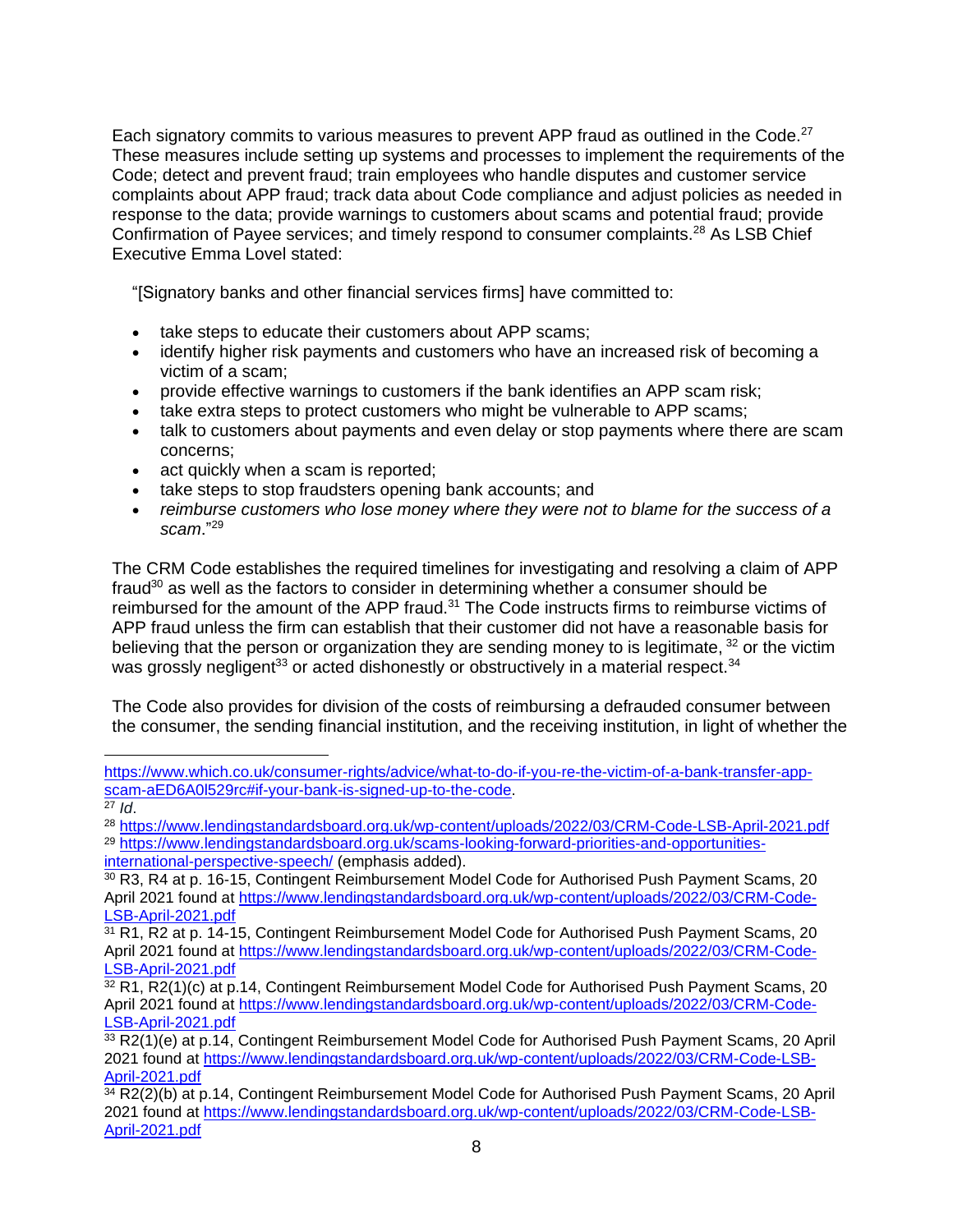institutions complied with provisions of the Code and whether the consumer met the requisite level of care as defined in the Code.<sup>35</sup>

A consumer who is not satisfied with the resolution of a fraud claim can raise a case with the Financial Ombudsman Service.

# **2. The voluntary nature of the CRM Code has hampered its effectiveness.**

The development of the CRM code is laudable, and it has resulted in compensation for some scam victims. Unfortunately, that is a drop in the bucket, and the voluntary nature of the code has led to wide failures to comply, even among those pledged to abide by it. As a result, the UK's payments regulator is working on changes to provide for mandatory reimbursement for scam victims.

As reported in September 2021, very few victims of APP fraud were reimbursed under the CRM Code: "banks found victims at least partly responsible in 77% of cases assessed in the first 14 months following the introduction of a Contingent Reimbursement Model and voluntary code."36 Two banks found the customer fully liable in 90% of their decisions.<sup>37</sup>

Under the CRM code, consumers who are unhappy with their bank's refusal to compensate them can appeal to the Financial Ombudsman Service, which reviews denials of reimbursement requests for APP fraud. Data obtained by Which? found that the ombudsman concluded that banks were getting the decisions wrong, finding in favor of a consumer in 73% of the complaints about APP fraud it received from 2020-2021.<sup>38</sup> This level of reversals suggests that the banks' high rate of denials is inconsistent with both the letter and the spirit of the Code.<sup>39</sup>

The Contingent Reimbursement Model as an industry response, though laudable and necessary, has proven insufficient to address the growing number of scams and fraud. In the first half of 2021, APP fraud cases in the UK outnumbered credit card fraud for the first time.<sup>40</sup>

In response to this continued problem of APP fraud, John Glen, economic secretary to the Treasury stated of the Government's position:

"Liability and reimbursement requirements on firms need to be clear so that customers are suitably protected. It is welcome that the Payment Systems Regulator is consulting on measures to that end, and to help prevent these scams from happening in the first place. The Government will also legislate to address any barriers to regulatory action at the

<sup>35</sup> ALL1, ALL2, ALL3 at p. 17-18, Contingent Reimbursement Model Code for Authorised Push Payment Scams, 20 April 2021 found at [https://www.lendingstandardsboard.org.uk/wp](https://www.lendingstandardsboard.org.uk/wp-content/uploads/2022/03/CRM-Code-LSB-April-2021.pdf)[content/uploads/2022/03/CRM-Code-LSB-April-2021.pdf](https://www.lendingstandardsboard.org.uk/wp-content/uploads/2022/03/CRM-Code-LSB-April-2021.pdf)

<sup>36</sup> [https://www.finextra.com/newsarticle/38832/banks-called-to-account-over-shockingly-low-rate-of](https://www.finextra.com/newsarticle/38832/banks-called-to-account-over-shockingly-low-rate-of-reimbursements-for-app-fraud)[reimbursements-for-app-fraud](https://www.finextra.com/newsarticle/38832/banks-called-to-account-over-shockingly-low-rate-of-reimbursements-for-app-fraud)

<sup>37</sup> *Id*.

 $38$  Which?, "Banks wrongly denying fraud victims compensation in up to 8 in 10 cases" (Nov. 11, 2021), https://www.which.co.uk/news/2021/11/banks-wrongly-denying-fraud-victims-compensation-in-up-to-8-in-10 cases/.

<sup>39</sup> Contingent Reimbursement Model Code for Authorised Push Payment Scams OP1 at 2, (Apr. 20 2021), <https://www.lendingstandardsboard.org.uk/wp-content/uploads/2022/03/CRM-Code-LSB-April-2021.pdf>

 $^{40}$  "UK Government to Legislate for Mandatory Reimbursement of App Fraud," November 18, 2021, available at [https://www.finextra.com/newsarticle/39245/uk-government-to-legislate-for-mandatory](https://www.finextra.com/newsarticle/39245/uk-government-to-legislate-for-mandatory-reimbursement-of-app-fraud)[reimbursement-of-app-fraud](https://www.finextra.com/newsarticle/39245/uk-government-to-legislate-for-mandatory-reimbursement-of-app-fraud)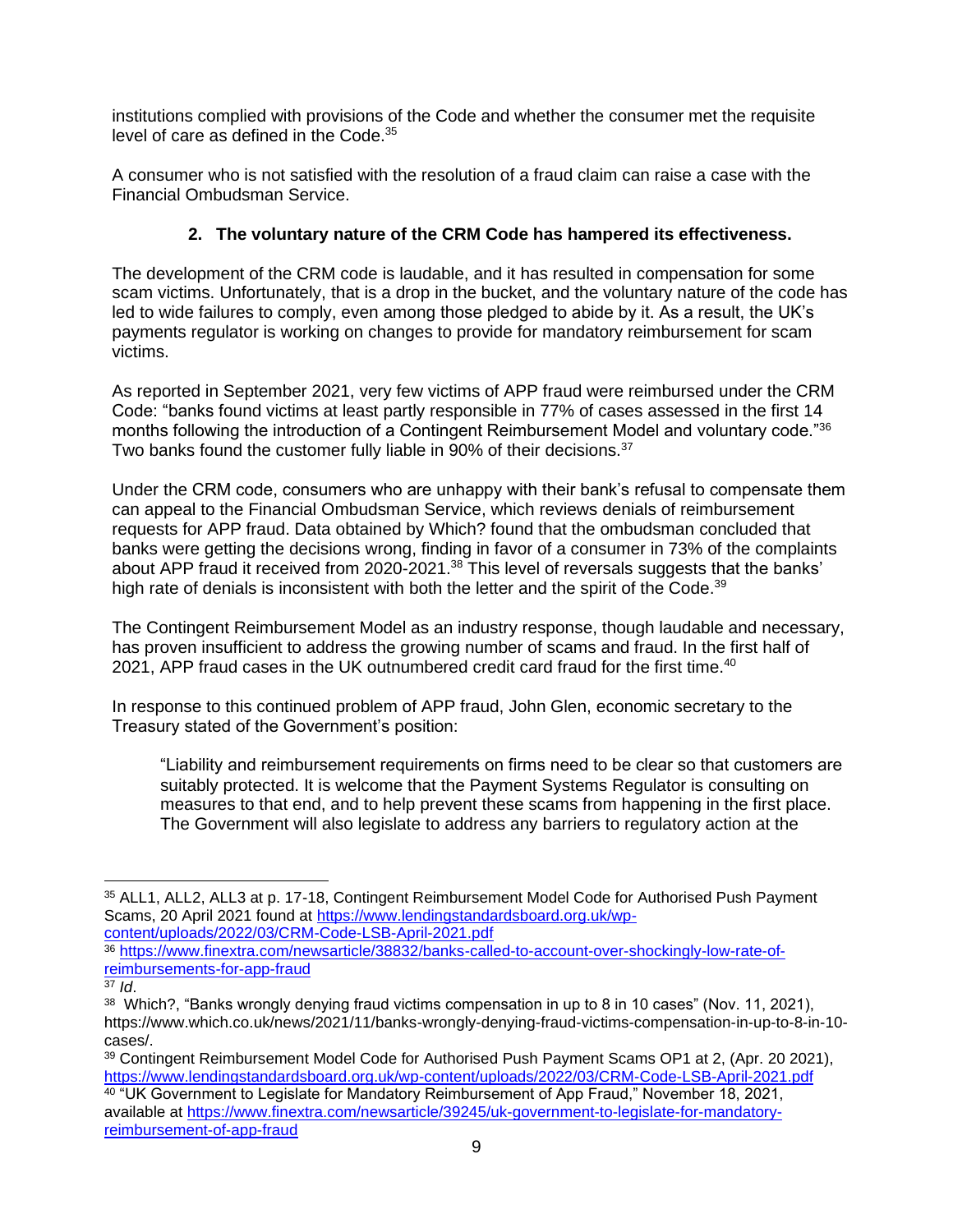earliest opportunity."<sup>41</sup>

The UK Parliament's Treasury Committee has recommended "mandatory refunds" to victims of APP fraud and discussion about whether to make "big technology companies liable to pay compensation when people are tricked by con-artists using their platforms."<sup>42</sup>

The Payment Systems Regulator (PSR) is also undertaking rulemaking. As part of the PSR's proposed rules, UK banks will be "required to publish data on their performance in relation to APP scams, on reimbursement levels for victims, and which banks and building societies' accounts are being used to receive the fraudulent funds."<sup>43</sup> Additionally, Chris Hemsley, managing director of the PSR, states:

"[W]e are also setting out the way to make reimbursement mandatory for those blameless victims so that, when the law is changed, we are ready to act as quickly as possible to get protections to the people who need them."<sup>44</sup>

# **E. Other gaps and ambiguities that hamper the effectiveness of EFTA's protection for P2P services**

In addition to the lack of protection when consumers initiate payments to scammers, there are other gaps, ambiguities or disagreements about the EFTA's protections that can leave consumers unprotected when problems arise with digital wallets and P2P services.

## 1. **Bank wire transfers are exempt from the EFTA, leaving consumers exposed to losing tens of thousands of dollars.**

The EFTA exempts electronic transfers, other than ACH transfers, made "by means of a service that transfers funds held at either Federal Reserve banks or other depository institutions and which is not designed primarily to transfer funds on behalf of a consumer."<sup>45</sup> Regulation E and the official interpretations of Regulation E interpret that exemption to cover wire transfers using FedWire, SWIFT, CHIPS and Telex<sup>46</sup> – that is to say, virtually all wire transfer services used by banks.

Thus, even if a criminal impersonates the consumer and makes a completely unauthorized wire transfer, the consumer may have no protection under Regulation E. The transfer would be covered under state law by UCC Article 4A, but that article was designed for commercial-tocommercial transactions and has far weaker protections than the EFTA.

In just the last few months, the National Consumer Law Center has received several inquiries

<sup>41</sup> *Id*.

 $^{42}$  "Fraud: MPs seek overhaul to tackle financial scammers," February 2, 2022, available at [https://www.bbc.com/news/business-60216076.](https://www.bbc.com/news/business-60216076)

<sup>43</sup> UK Government to Legislate for Mandatory Reimbursement of App Fraud," November 18, 2021, available at [https://www.finextra.com/newsarticle/39245/uk-government-to-legislate-for-mandatory-reimbursement-of](https://www.finextra.com/newsarticle/39245/uk-government-to-legislate-for-mandatory-reimbursement-of-app-fraud)[app-fraud](https://www.finextra.com/newsarticle/39245/uk-government-to-legislate-for-mandatory-reimbursement-of-app-fraud)

 $44$   $\overline{1}$ *d*.

<sup>45</sup> 15 U.S.C. §1693a(7)(B).

<sup>46</sup> 12 C.F.R. §1005.3(c)(3) (exempting FedWire or similar systems); Official Interpretation of 3(c)(3)-3 ("Fund transfer systems that are similar to Fedwire include the Clearing House Interbank Payments System (CHIPS), Society for Worldwide Interbank Financial Telecommunication (SWIFT), Telex, and transfers made on the books of correspondent banks.").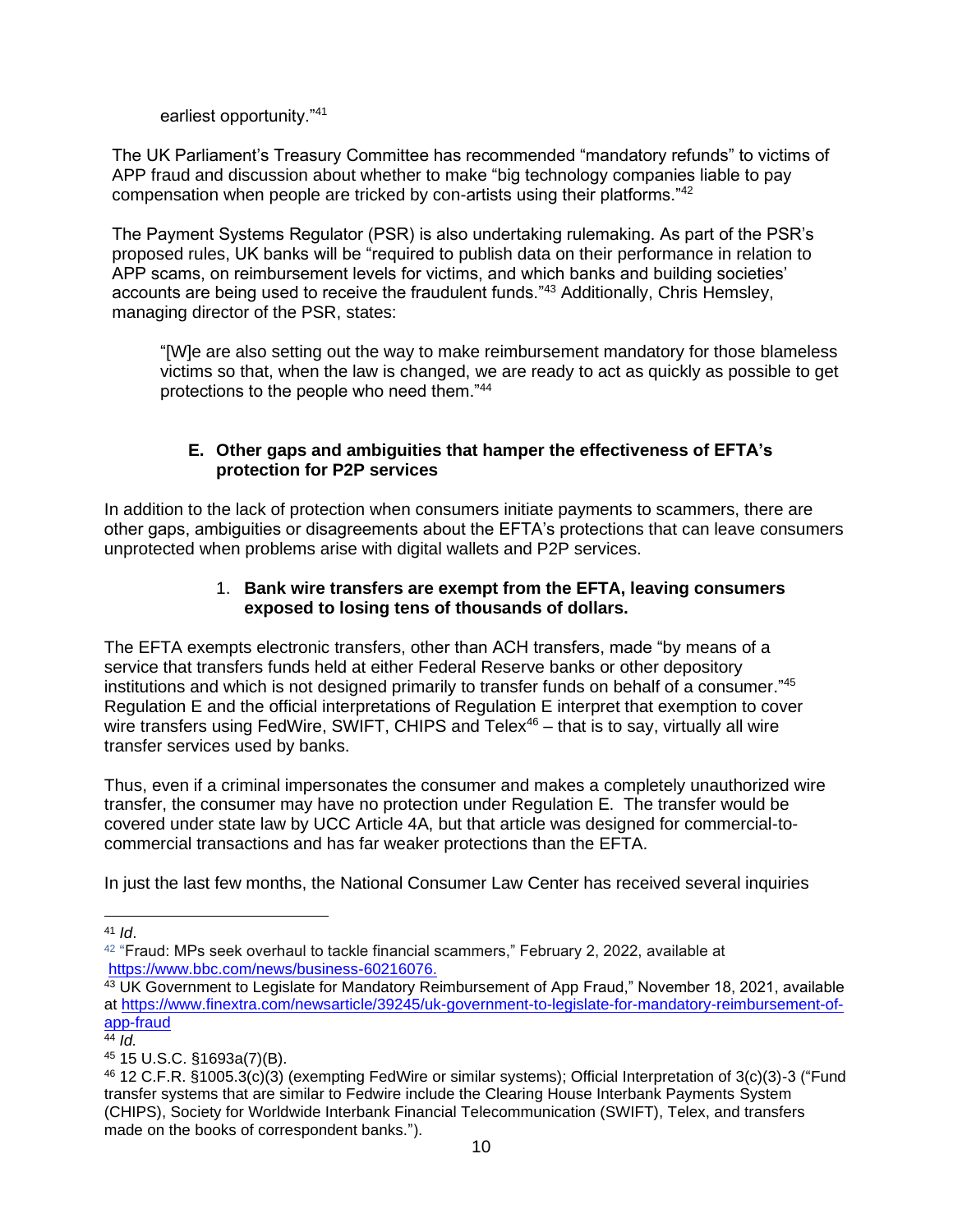on behalf of consumers who have lost thousands of dollars due to unauthorized wire transfers:

- A college student lost his entire savings account after someone with two fake identification cards went into a bank and wired \$16,500 to another individual. Busy with college, he did not notice missing money for a month and a half – still within the EFTA time frame for disputing it – but the bank refused to return the money.<sup>47</sup>
- After a consumer was the victim of a SIM swap, a wire transfer was used to transfer \$35,000 from his bank account to an account in another state.<sup>48</sup> He is a cancer patient and navigating the bank appeal process has been extremely stressful. These SIM swaps are increasingly common.<sup>49</sup>
- A low-income consumer in New York lost over \$26,000 all of her savings, which she had carefully saved over many years -- after someone transferred money from her checking account to her savings account, and then made an outgoing wire transfer to another state.<sup>50</sup>
- A man lost \$15,000 that was wired to another account by someone who gained access to his account. The bank spotted suspicious activity as the fraud was taking place and called the man, who alerted them to the fraud, but the bank still refused to return the money, claiming that the EFTA did not apply to these fraudulent electronic transactions.
- A fraudster hacked a retiree's online banking account and made a cash advance from the retiree's credit card to his linked bank account. The fraudster then immediately wired that amount from the retiree's bank account to his own. The bank denied any relief. 51
- A small business had its online banking account hacked and its \$60,000.00 checking account balance emptied over the course of two days and six transactions. The bank denied relief because its banking agreement generally states that customers are responsible for unauthorized transactions.<sup>52</sup>

The precise reasons why the banks in all of these situations refused to reverse the unauthorized transfers are not quite clear. But the fact that these transfers may be exempt from the EFTA exposes a dramatic gap in protection that is causing severe harm.

## 2. **Consumers' accounts may be frozen or closed, leaving them unable to access their funds for weeks or months**.

Another ambiguity or matter of dispute is what recourse consumers have if a bank or payment app freezes or closes their account, refusing to release the money or holding it for an extended period of time.

Banks and payment apps sometimes have reasons to freeze or hold accounts, especially if they

<sup>&</sup>lt;sup>47</sup> Inquiry received by KPRC (Houston NBC station) reporter Amy Davis.

<sup>48</sup> Email from attorney on file with NCLC.

<sup>49</sup> *See* Luke Barr, ABC News, "'SIM swap' scams netted \$68 million in 2021: FBI" (Feb. 15, 2022), [https://abcnews.go.com/Politics/sim-swap-scams-netted-68-million-2021-fbi/story?id=82900169.](https://abcnews.go.com/Politics/sim-swap-scams-netted-68-million-2021-fbi/story?id=82900169)

<sup>&</sup>lt;sup>50</sup> Email from CAMBDA Legal Services to NCLC, on file with NCLC.

<sup>51</sup> Pending arbitration before AAA (Wells Fargo).

<sup>52</sup> Lawrence and Louis Company d/b/a Hidden Oasis Salon v. Truist Bank, No. 1:22-cv-200-RDA-JFA (E.D. Va.).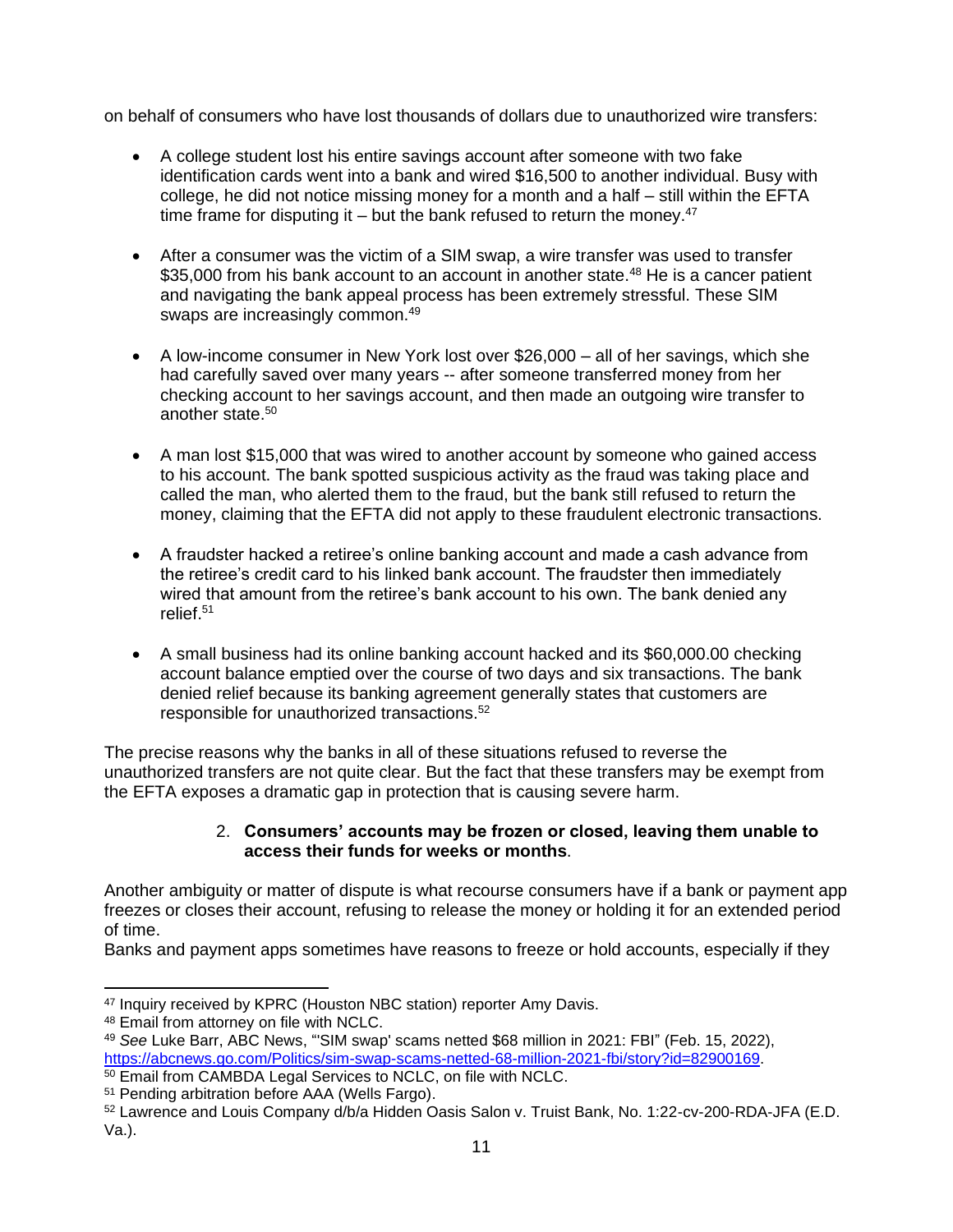suspect that the accountholder has committed fraud or used a stolen identity.

But financial institutions have at times overreacted to fraud waves, catching innocent consumers in the process. Often, the most vulnerable people have been denied access to their money.

If the consumer is unable to make an electronic withdrawal or transfer, that should be viewed as an error triggering the error resolution rights, duties, timelines and investigation procedures of the EFTA. But banks and payment apps seem to believe the EFTA does not apply in this situation.

After Chime embarked on a marketing campaign to convince people to open up Chime accounts to receive their stimulus payments, its inadequate identity verification led to a wave of fraud. Chime then froze numerous accounts, leaving some people without their money for months on end:

• "Chime stole my entire unemployment backpay…. I'm a single mom of 4 kids and they stolen \$1400 from me and refuse to give it back and now we are about to be evicted."<sup>53</sup>

Similarly, Bank of America froze 350,000 unemployment debit cards in California after extensive fraud reports. But the freezes caught many legitimately unemployed workers and the bank failed to respond in a timely fashion to their complaints:

• "Heather Hauri got a text from Bank of America that suggested her debit card may have been compromised too. When she responded that she had not made the transactions in question, she was locked out of her account. 'The whole account is frozen,' she said. 'You can't get your own money.'"<sup>54</sup>

Months later, after a lawsuit was filed, a judge prohibited the bank from freezing accounts for California unemployment benefits based solely on an automated fraud filter and required it to do a better job of responding when jobless people say their benefits were stolen.<sup>55</sup>

### 3. **Payment apps and bank P2P services make it easy for consumers to make errors, but leave people with no protection.**

Finally, payment apps and financial institutions typically refuse to help when consumers accidentally send money to the wrong person or the wrong account – mistakes that are easy to make in payment services designed for convenience and speed over safety. Regulation E imposes the duty to investigate and resolve "errors," which includes "an incorrect electronic fund transfer to or from the consumer's account."<sup>56</sup>

Nothing in the EFTA excludes consumer errors, and Regulation E should be interpreted to cover them. When a payment is sent to the wrong person or in the wrong amount, the person receiving the payment is not more entitled to the payment because the error was caused by the sender. But today, most consumers are out of luck in this situation unless their bank decides to help them and

<sup>53</sup> Carson Kessler, ProPublica, "A Banking App Has Been Suddenly Closing Accounts, Sometimes Not Returning Customers' Money" (July 6, 2021), [https://www.propublica.org/article/chime.](https://www.propublica.org/article/chime)

<sup>54</sup> Bank Of America Freezes EDD Accounts Of Nearly 350,000 Unemployed Californians For Suspected Fraud (Oct. 29, 2020), [https://www.cbsnews.com/losangeles/news/bank-of-america-freezes-edd-accounts](https://www.cbsnews.com/losangeles/news/bank-of-america-freezes-edd-accounts-of-nearly-350000-unemployed-californians-for-suspected-fraud/)[of-nearly-350000-unemployed-californians-for-suspected-fraud/.](https://www.cbsnews.com/losangeles/news/bank-of-america-freezes-edd-accounts-of-nearly-350000-unemployed-californians-for-suspected-fraud/)

<sup>55</sup> Patrick McGreevy, Los Angeles Times, "Bank of America must provide more proof of fraud before freezing EDD accounts, court orders" (June 1, 2021), [https://www.latimes.com/california/story/2021-06-](https://www.latimes.com/california/story/2021-06-01/bank-of-america-ordered-to-unfreeze-unemployment-benefit-cards-in-california) [01/bank-of-america-ordered-to-unfreeze-unemployment-benefit-cards-in-california.](https://www.latimes.com/california/story/2021-06-01/bank-of-america-ordered-to-unfreeze-unemployment-benefit-cards-in-california)

<sup>56</sup> 12 C.F.R. §1005.11(a)(1)(ii).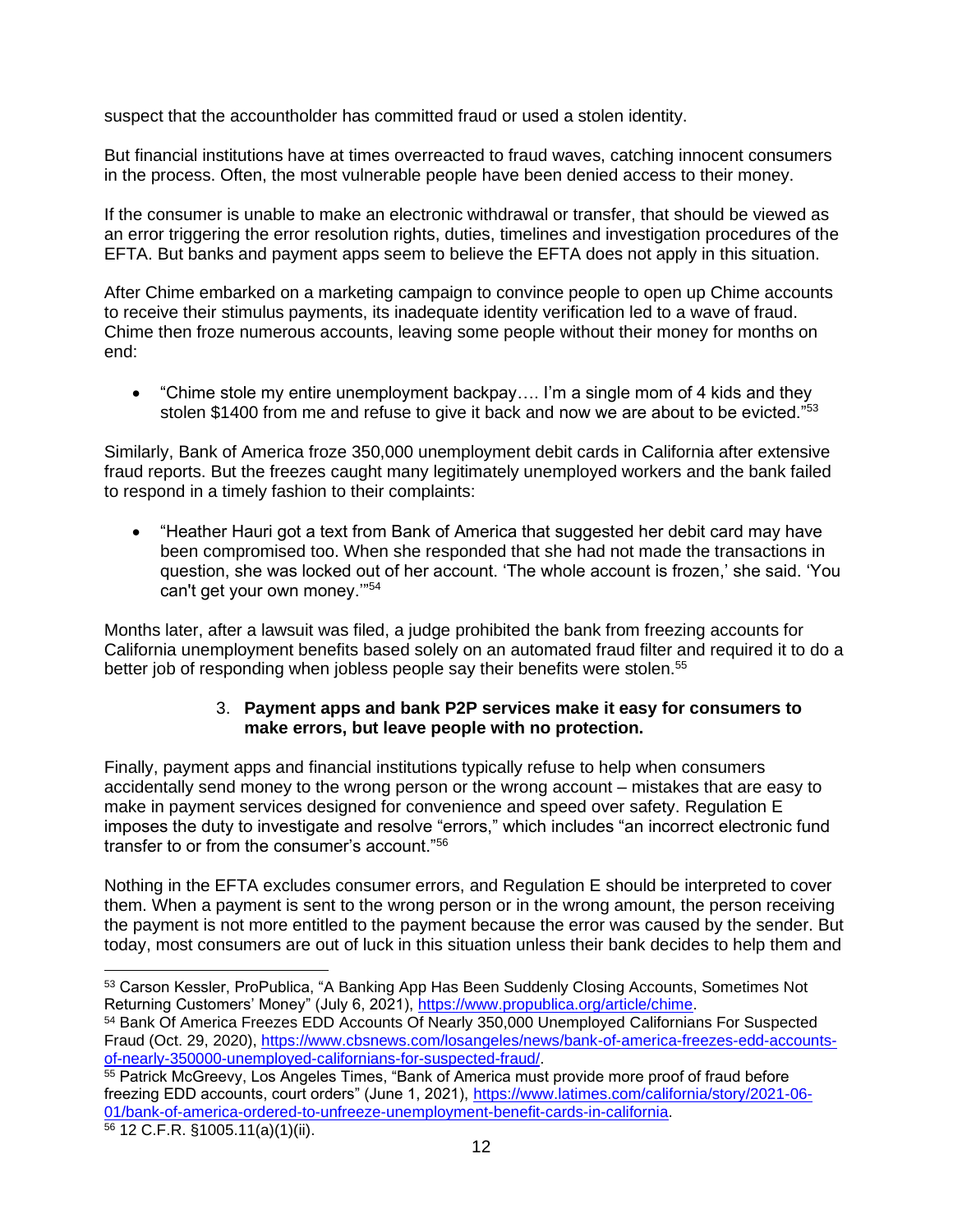the receiving bank or payee is cooperative.

Here are a couple of examples:

- An employee of NCLC unexpectedly saw \$1,000 arrive in his bank account through Zelle. A few minutes later, he received a frantic phone call from a man telling him that he had put in the wrong cell phone number and asking for the money back. The NCLC employee wanted to return the money but asked his bank for assurances that it was not a scam. The man also called his bank. Both banks (both large top-10 institutions) refused to help correct the error. After weeks of getting nowhere, the NCLC employee returned the funds on faith.
- Arthur Walzer of New York City tried to send his granddaughter \$100 through Venmo as a birthday present, but instead sent it to a woman with the same first and last name. When he discovered the error, he told his bank to refuse payment of the \$100, and in response Venmo froze his account and demanded that he pay them. Venmo eventually refunded him, but only after a journalist contacted the company on his behalf. It was the first time he had ever used Venmo – he set up an account specifically to give his granddaughter the gift.<sup>57</sup>

Errors are easy to make in today's P2P systems. For example, today consumers can send money through P2P systems using nothing more than a cell phone number to identify the recipient.

Banks are also refusing to correct errors that arguably were committed by a bank, not the consumer. For example, a recent wave of Zelle fraud involves a scammer impersonating the bank, stating that the consumer's account was compromised, and telling the consumer to send the money to themselves by using Zelle to send the funds to their own cell phone. But behind the scenes, the scammer has linked the consumer's cell phone to the scammer's account. That is arguably a mistake by the scammer's bank, which linked the wrong phone number to that account. Yet banks refuse to help:

• "When Mr. Faunce called Wells Fargo to report the crime, the customer service representative told him, 'A lot of people are getting scammed on Zelle this way.' Getting ripped off for \$500 was 'actually really good,' Mr. Faunce said the rep told him, because 'many people were getting hit for thousands of dollars.'" 58

## **F. The Protecting Consumers From Payment Scams Act would protect consumers from fraud and errors in digital wallets and bank P2P services**

The discussion draft of the Protecting Consumers From Payment Scams Act would address these gaps and ambiguities in the EFTA and Regulation E.<sup>59</sup> Some of these problems could also be addressed by rulemaking or guidance from the CFPB, though Congressional action would be faster and less subject to challenge.

<sup>57</sup> *See* Christopher Elliott, *A Venmo user sent \$100 to the wrong person. Then the payment service froze his account*, Seattle Times (Nov. 2, 2020), *available at* [https://www.seattletimes.com/life/travel/a-venmo-user](https://www.seattletimes.com/life/travel/a-venmo-user-sent-100-to-the-wrong-person-then-the-payment-service-froze-his-account-travel-troubleshooter/)[sent-100-to-the-wrong-person-then-the-payment-service-froze-his-account-travel-troubleshooter/.](https://www.seattletimes.com/life/travel/a-venmo-user-sent-100-to-the-wrong-person-then-the-payment-service-froze-his-account-travel-troubleshooter/)

<sup>58</sup> *See* Stacy Cowley, Lananh Nguyen, New York Times, "Fraud Is Flourishing on Zelle. The Banks Say It's Not Their Problem." (Mar. 6, 2022), [https://www.nytimes.com/2022/03/06/business/payments-fraud-zelle](https://www.nytimes.com/2022/03/06/business/payments-fraud-zelle-banks.html)[banks.html.](https://www.nytimes.com/2022/03/06/business/payments-fraud-zelle-banks.html) 

<sup>59</sup> [https://financialservices.house.gov/uploadedfiles/bills-117pih-protectingconsumersfrompaym-u1.pdf.](https://financialservices.house.gov/uploadedfiles/bills-117pih-protectingconsumersfrompaym-u1.pdf)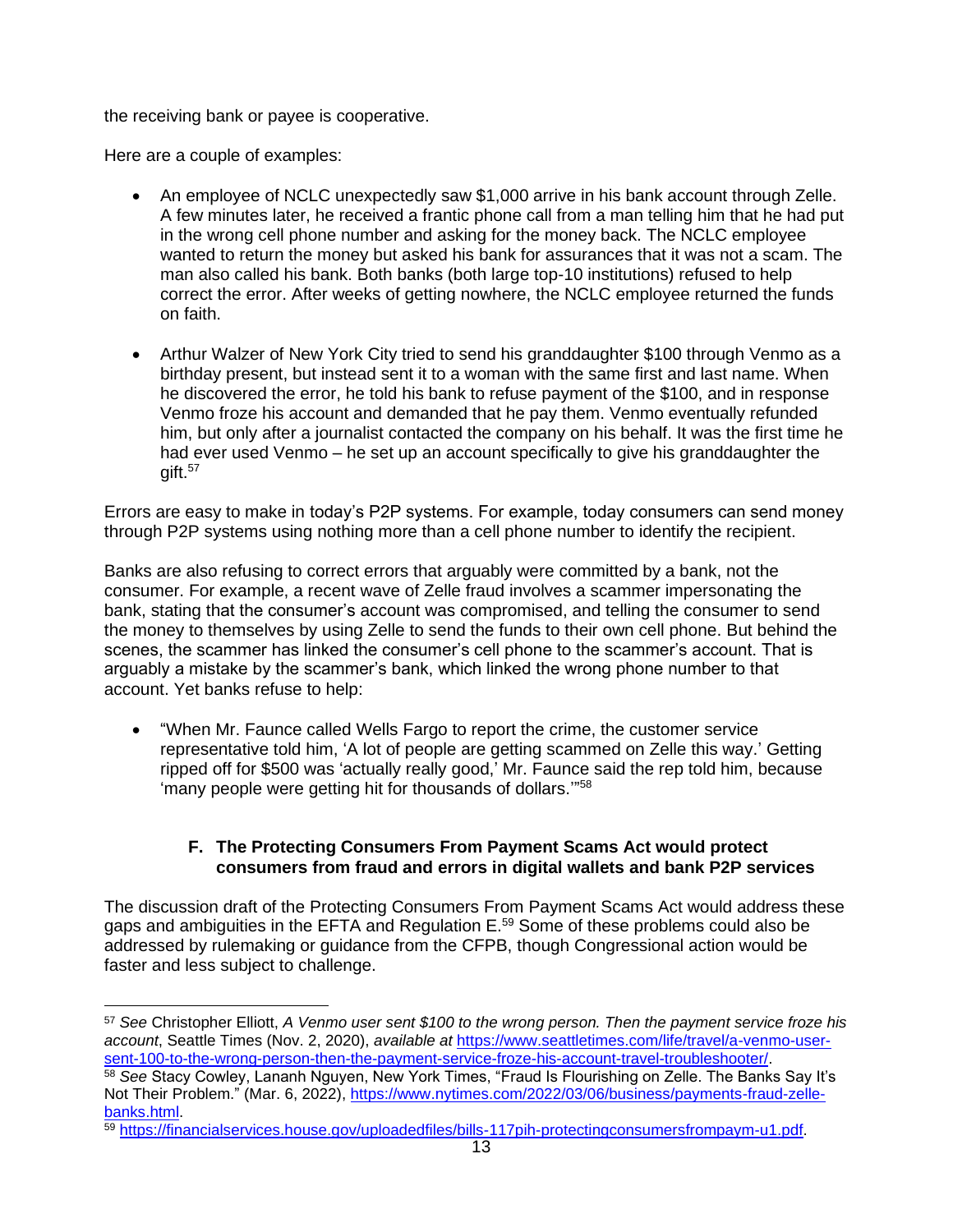The bill would:

- Protect consumers from liability when they are defrauded into initiating a transfer, and allowing the consumer's financial institution, after crediting the consumer for a fraudulent transfer, to be reimbursed by the financial institution that allowed the scammer to receive the fraudulent payment;
- Eliminate the exemption for bank wire transfers and electronic transfers authorized by telephone call, bringing those transfers within the EFTA and its protections against unauthorized transfers and errors;
- Clarify that error resolution duties apply if the consumer's account is frozen or closed or the consumer is otherwise unable to access their funds, unless access has been denied due to a court order or law enforcement, or the consumer obtained the funds through unlawful or fraudulent means;
- Clarify that the EFTA's error resolution procedures apply when the consumer makes a mistake, such as in amount or recipient;
- Closing other loopholes or ambiguities.

These protections are urgently needed, and should be adopted swiftly to protect consumers in today's digital wallets, bank P2P services, and the coming FedNow system.

## **II. Deposits Held in Digital Wallets Should Be Insured**

Another profound safety threat to consumers who use nonbank digital wallets is the fact that their deposits may not be insured by the FDIC. Some banking apps operate in partnership with an insured depository institution, so that deposits are insured  $-$  at least once they get to the bank.<sup>60</sup> Traditional prepaid card accounts also typically hold their funds in a bank and provide passthrough deposit insurance.

But the largest digital wallet provider, PayPal, keeps most of consumers' funds on its own books where they are not insured. PayPal's 2021 10-K report reveals that \$38.8 of customer balances are direct liabilities of PayPal and that that amount does not include separate funds held in thirdparty financial institutions where they are eligible for pass-through insurance.<sup>61</sup>

The fine print of PayPal's website discloses that "Cash funds held in a PayPal Balance account are not eligible for FDIC pass-through insurance coverage unless you have a PayPal Cash Card, or have enrolled in Direct Deposit, or have bought cryptocurrency."<sup>62</sup> But PayPal has refused to display the prominent short-form disclosure required under the CFPB's prepaid accounts rules,

<sup>60</sup> *See* FDIC, "Banking With Apps" (Nov. 2020), [https://www.fdic.gov/resources/consumers/consumer](https://www.fdic.gov/resources/consumers/consumer-news/2020-11.html)[news/2020-11.html](https://www.fdic.gov/resources/consumers/consumer-news/2020-11.html) ("It is important to be aware that non-bank companies are never FDIC-insured. Even if they partner with FDIC-insured banks, funds you send to a non-bank company are not FDIC-insured unless and until the company deposits them in an FDIC-insured bank.").

<sup>61</sup> See PayPal Holdings, Inc., Form 10-K for the fiscal year ended Dec. 31, 2021 at 61, [https://d18rn0p25nwr6d.cloudfront.net/CIK-0001633917/82fd6358-df11-4e57-af9d-a5c66d48fadb.pdf;](https://d18rn0p25nwr6d.cloudfront.net/CIK-0001633917/82fd6358-df11-4e57-af9d-a5c66d48fadb.pdf) *see also id.* at 71 ("We hold all customer balances, both in the U.S. and internationally, as direct claims against us which are reflected on our consolidated balance sheets as a liability classified as amounts due to customers. . . . We classify the assets underlying the customer balances as current based on their purpose and availability to fulfill our direct obligation under amounts due to customers. Customer funds for which PayPal is an agent and custodian on behalf of our customers are not reflected on our consolidated balance sheets. These funds include U.S. dollar funds which are deposited at one or more third-party financial institutions insured by the Federal Deposit Insurance Corporation ("FDIC") and are eligible for FDIC passthrough insurance (subject to applicable limits)."

<sup>62</sup> [https://www.paypal.com/us/digital-wallet/send-receive-money/send-money.](https://www.paypal.com/us/digital-wallet/send-receive-money/send-money)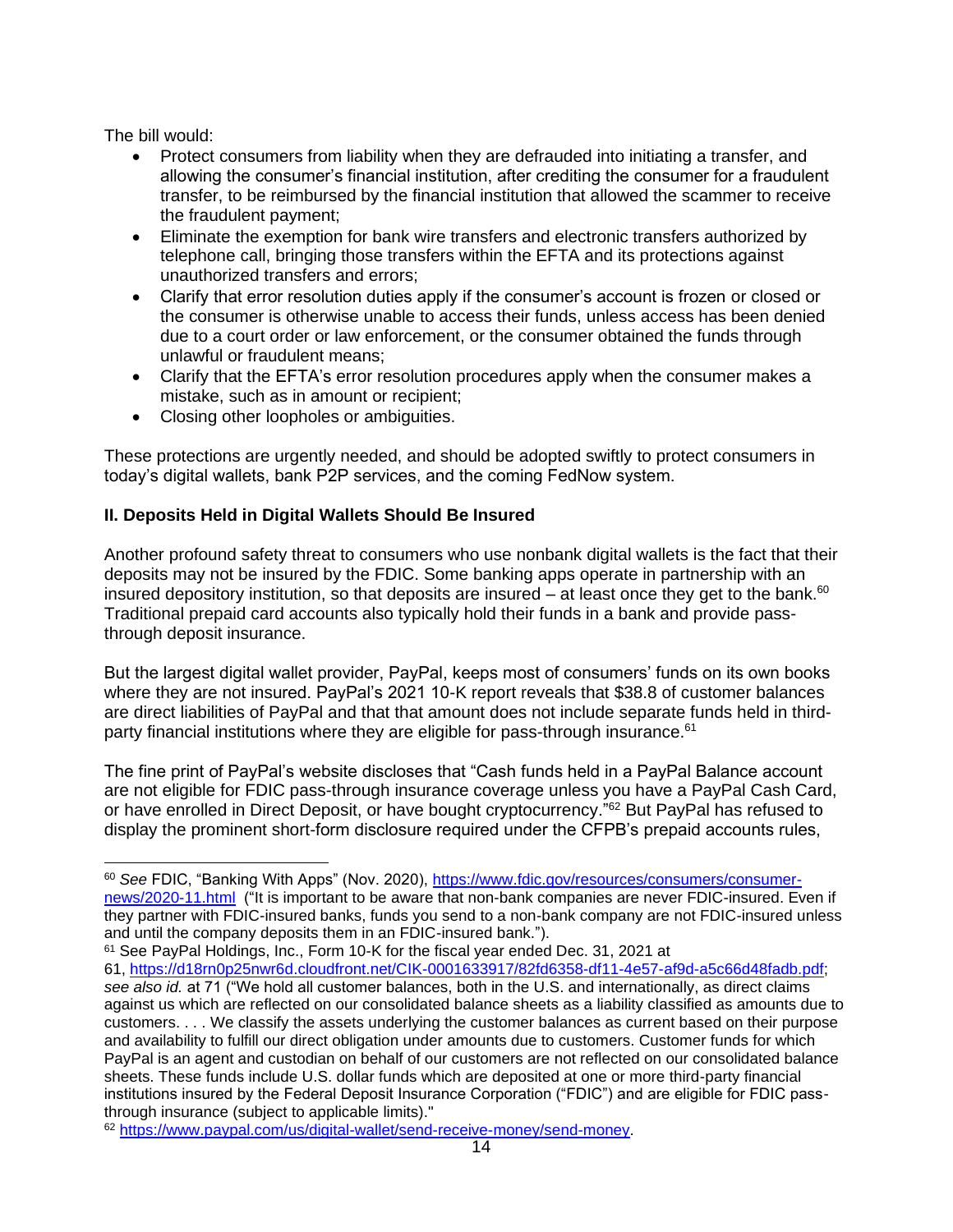which would require the simple statement: "Not FDIC insured."<sup>63</sup> The CFPB's prepaid account rules apply to digital wallets like PayPal's that are capable of holding funds, but PayPal sued the CFPB and a lower court ruled for PayPal, though the case is on appeal.<sup>64</sup>

Similarly, Block's 2021 Form 10-K discloses that it held \$2.8 billion of "Customer funds" as current assets and also had \$4 billion of "Customers payable" as current liabilities – that is, funds held on its own books. The "Customers payable" figure includes "the Company's liability for customer funds held *on deposit* in the Cash App."<sup>65</sup> Notably, those funds are described as being "on deposit," even though funds are not insured unless the consumer holds a Cash Card.<sup>66</sup>

Holding consumer funds in this way exposes consumers to significant risk if PayPal or Block were to run into financial trouble. Though the companies hold investments against these funds and are covered by state money transmitter laws, those protections are not nearly the same as the guarantee provided by FDIC insurance.<sup>67</sup> If PayPal or Block were to enter into bankruptcy, even if consumers might ultimately get their money back, it could take a significant amount of time to sort out competing claims. In contrast, when banks fail, the FDIC normally ensures a smooth transition that provides consumers access to their funds the next day.

The ability to avoid paying for deposit insurance also gives these nonbank digital wallets an unfair edge over their competitors. Skimping on consumer protection is not an appropriate way to compete.

Most importantly, the law requires these deposits to be insured. As Prof. Emeritus Arthur E. Wilmarth, Jr., of George Washington University Law School has written:

PayPal's customer balances are functionally equivalent to bank checking deposits in view of its customers' ability to withdraw their balances on demand and to use their balances to make payments to third parties. Courts could reasonably determine that PayPal is unlawfully engaged in "the business of receiving deposits" in violation of Section 21(a)(2) of the Glass–Steagall Act. Section 21(a)(2) prohibits every person other than a regulated U.S. depository institution from "engag[ing], to any extent whatsoever . . . in the business of receiving deposits subject to check or to repayment upon . . . request of the depositor." In view of Section 21(a)(2)'s prohibition, PayPal—a nonbank money transmitter—is operating in very dangerous territory by accepting and holding tens of billions of dollars of customer funds that can be withdrawn on demand or transferred to third parties. $68$ 

<sup>64</sup> *See* PayPal, Inc. v. CFPB, 512 F.Supp.3d 1 (D.D.C 2020) (finding that the CFPB did not have the power to issue regulation requiring prepaid product providers to disclose specific information about fees using standard form); Pymnts.com, PayPal Wins Prepaid Card Regulation Lawsuit Against CFPB (Jan. 4, 2021), [https://www.pymnts.com/legal/2021/paypal-wins-prepaid-card-regulation-lawsuit-against-cfpb/.](https://www.pymnts.com/legal/2021/paypal-wins-prepaid-card-regulation-lawsuit-against-cfpb/) <sup>65</sup> Block, Inc., Form 10-K for the fiscal year ending Dec. 31, 2021 at 82, 100 (emphasis added),

[https://s29.q4cdn.com/628966176/files/doc\\_financials/2021/q4/13386837-50ba-466f-b8ff-81824f066c1e.pdf](https://s29.q4cdn.com/628966176/files/doc_financials/2021/q4/13386837-50ba-466f-b8ff-81824f066c1e.pdf) 66 Cash App Terms of Service (Apr. 11, 2022), [https://cash.app/legal/us/en-us/tos.](https://cash.app/legal/us/en-us/tos)

<sup>63</sup> *See* CFPB, Preparing the short form disclosure for prepaid accounts at 6, [https://files.consumerfinance.gov/f/documents/cfpb\\_prepaid\\_guide-to-short-form-disclosure.pdf.](https://files.consumerfinance.gov/f/documents/cfpb_prepaid_guide-to-short-form-disclosure.pdf)

<sup>67</sup> Pew Charitable Trusts, Imperfect Protection: Using Money Transmitter Law to Insure Prepaid Cards (Mar. 2013),

[https://www.pewtrusts.org/~/media/legacy/uploadedfiles/pcs\\_assets/2013/pewprepaidmoneytransmitterpdf.](https://www.pewtrusts.org/~/media/legacy/uploadedfiles/pcs_assets/2013/pewprepaidmoneytransmitterpdf.pdf) [pdf.](https://www.pewtrusts.org/~/media/legacy/uploadedfiles/pcs_assets/2013/pewprepaidmoneytransmitterpdf.pdf)

<sup>68</sup> Arthur E. Wilmarth, "The Pandemic Crisis Shows that the World Remains Trapped in a 'Global Doom Loop' of Financial Instability, Rising Debt Levels, and Escalating Bailouts" at 8, 40 Banking & Financial Services Policy Report No. 8 (August 2021), <https://ssrn.com/abstract=3943328> (citing 12 U.S.C. § 378(a)(2) among other authorities).